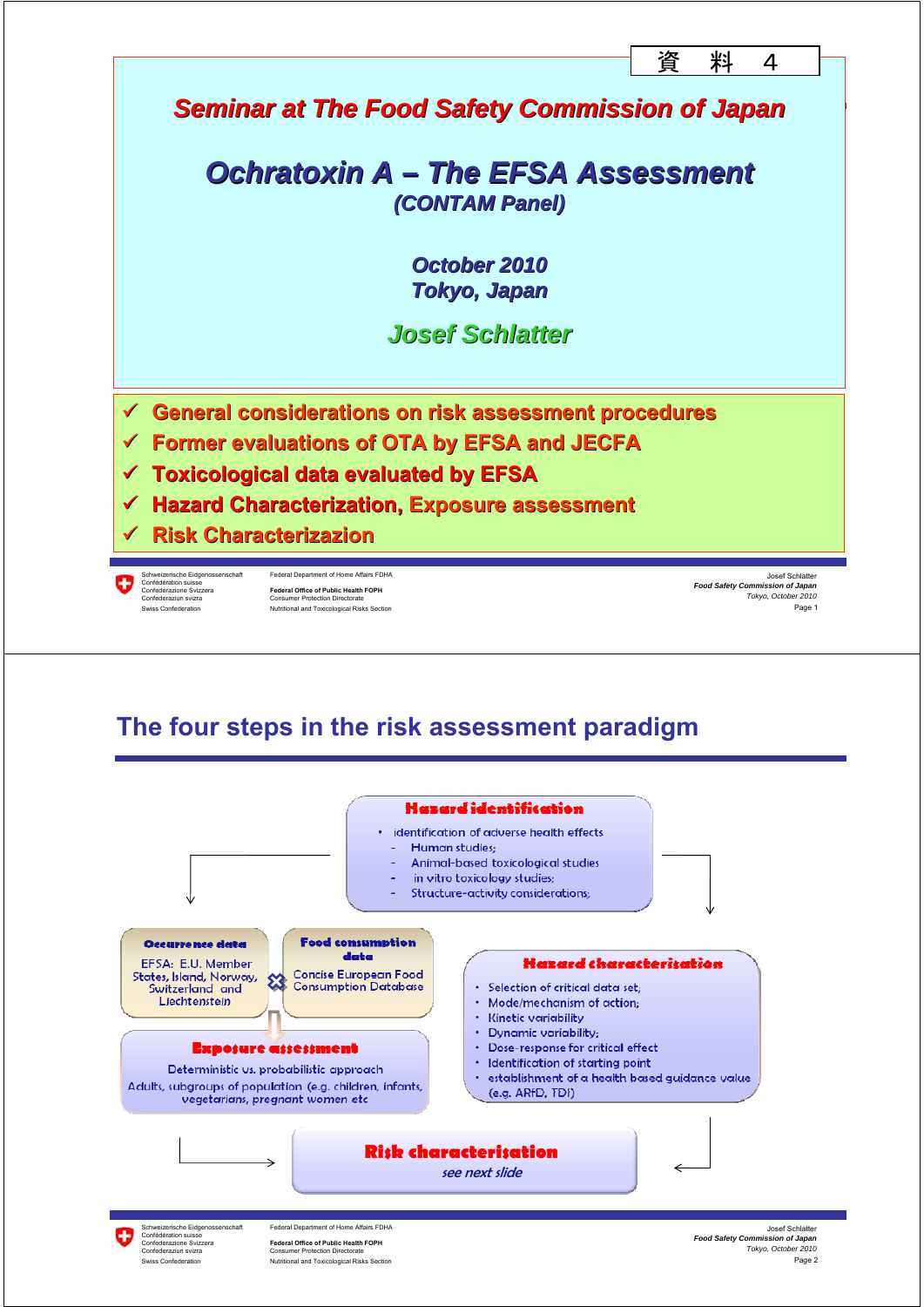#### **Risk characterisation options used by EFSA**

- **Relating exposure to health based guidance value (e.g. tolerable daily intake, tolerable weekly intake, acute reference dose)**
- **Margin of Exposure (MOE): Reference point of on the dose-response curve\***

**(usually based on animal experiments in the absence of human data) divided by the estimated human intake (exposure scenarios e.g mean intake, high intake…)**

\*) e.g. benchmark dose lower confidence limit, LOAEL, NOAEL



Schweizerische Eidgenossenschaft Federal Department of Home Affairs FDHA<br>Confédération suisse Confederazione Svizzera **Federal Office of Public Health FOPH** Confederaziun svizra Consumer Protection Directorate Swiss Confederation Nutritional and Toxicological Risks Section

Page 3 Josef Schlatter *Food Safety Commission of Japan Tokyo, October 2010*

**The most difficult issue in food safety is to advise on potential risks to human health for unavoidable compounds found in food, which are both genotoxic and carcinogenic**



hweizerische Eidgenossenschaft Federal Department of Home Affairs FDHA<br>nfédération suisse Confédération suisse Confederazione Svizzera **Federal Office of Public Health FOPH** Confederaziun svizra Consumer Protection Directorate

Swiss Confederation **Nutritional and Toxicological Risks Section** 

Page 4 Josef Schlatter *Food Safety Commission of Japan Tokyo, October 2010*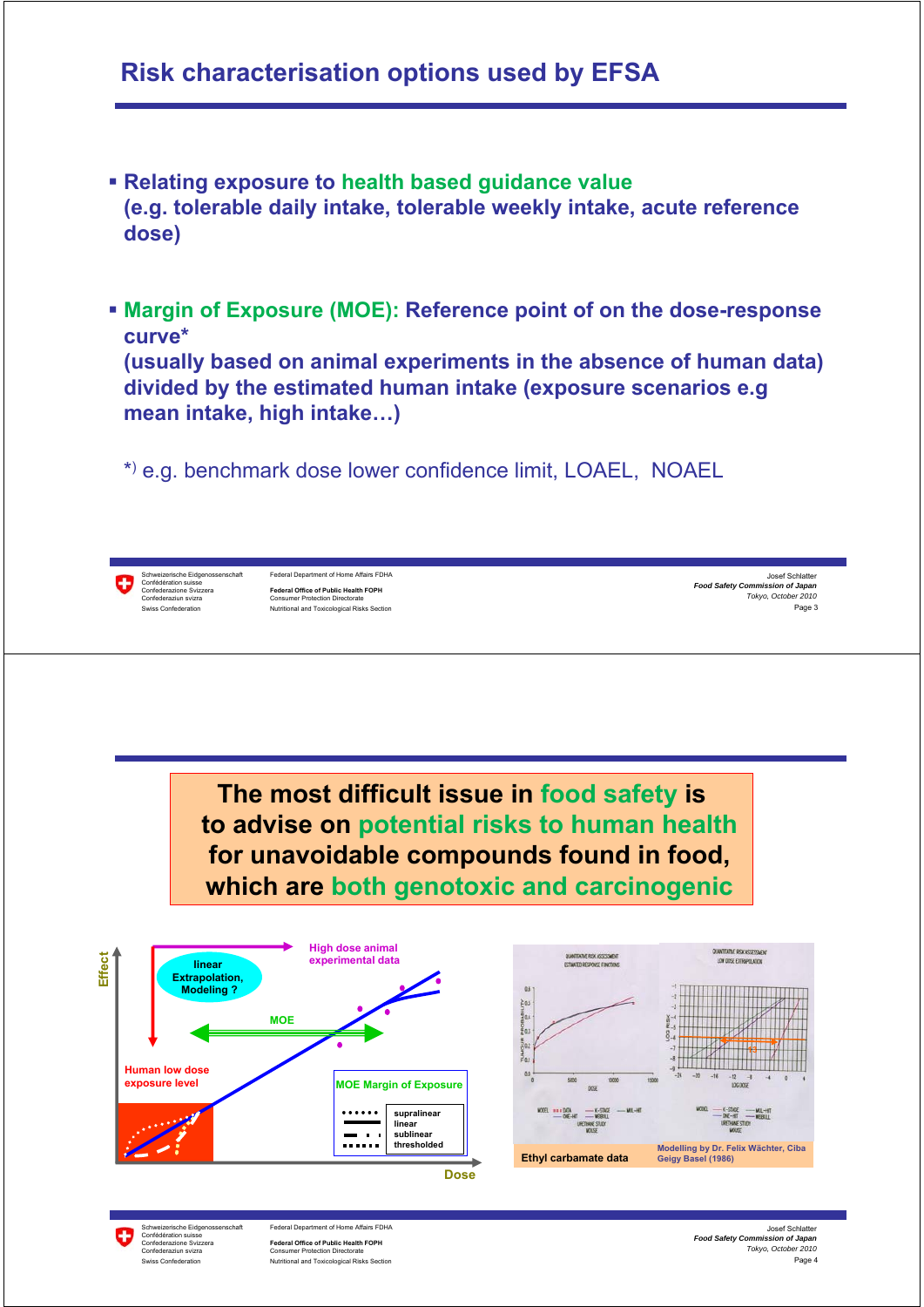#### **Issues with genotoxic and carcinogenic compounds**

- **Absence of a threshold in their mechanism of action is assumed, i.e. there is no dose without a potential effect.**
- **The EFSA´s Scientific Committee is of the opinion that there is a 'practical' threshold for genotoxic compounds; however levels below which cancer incidence is not increased cannot be identified on scientific grounds (EFSA, 2005).**
- **The MOE approach was considered appropriate for genotoxic carcinogens as it takes into account**
	- ¾**Potency of compound;**
	- ¾**Extent of human exposure;**
	- ¾**Gives additional scientific advice to risk managers.**
	- **(EFSA, 2005, WHO, 2005, Barlow et al. 2006).**



Schweizerische Eidgenossenschaft Federal Department of Home Affairs FDHA<br>Confédération suisse<br>Confederazione Svizzera **Federal Office of Public Health FOPH** Confederaziun svizra Consumer Protection Directorate Nutritional and Toxicological Risks Section

Page 5 Josef Schlatter *Food Safety Commission of Japan Tokyo, October 2010*

### **MOE: Comparison of Reference Points**

# **Margin of Exposure ( M O E ):**

**dose producing tumors in animals human exposure dose MOE =**

#### **Difference between Human Exposure-dose**

**and** 

#### **Dose of Comparison from Animal Experiments**

Confédération suisse Confederaziun svizra Consumer Protection Directorate

ο

Federal Department of Home Affairs FDHA Federal Office of Public Health FOPH<br>Consumer Protection Directorate Swiss Confederation **Nutritional and Toxicological Risks Section** 

Page 6 Josef Schlatter *Food Safety Commission of Japan Tokyo, October 2010*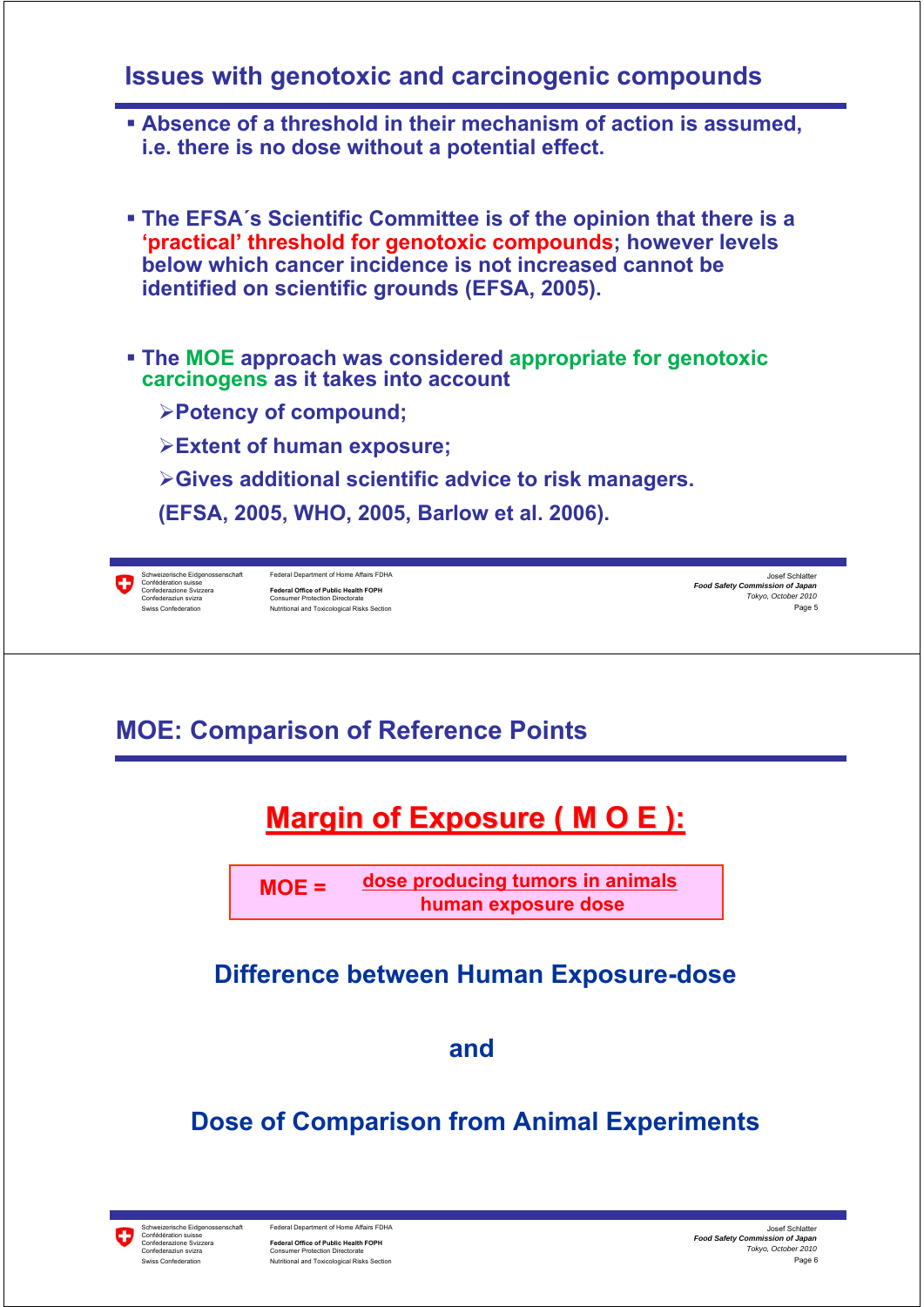### **Reference Dose from Animal Experiments**



# **Improved Risk Assessment**

Swiss Confederation Nutritional and Toxicological Risks Section



Page 8 *Tokyo, October 2010*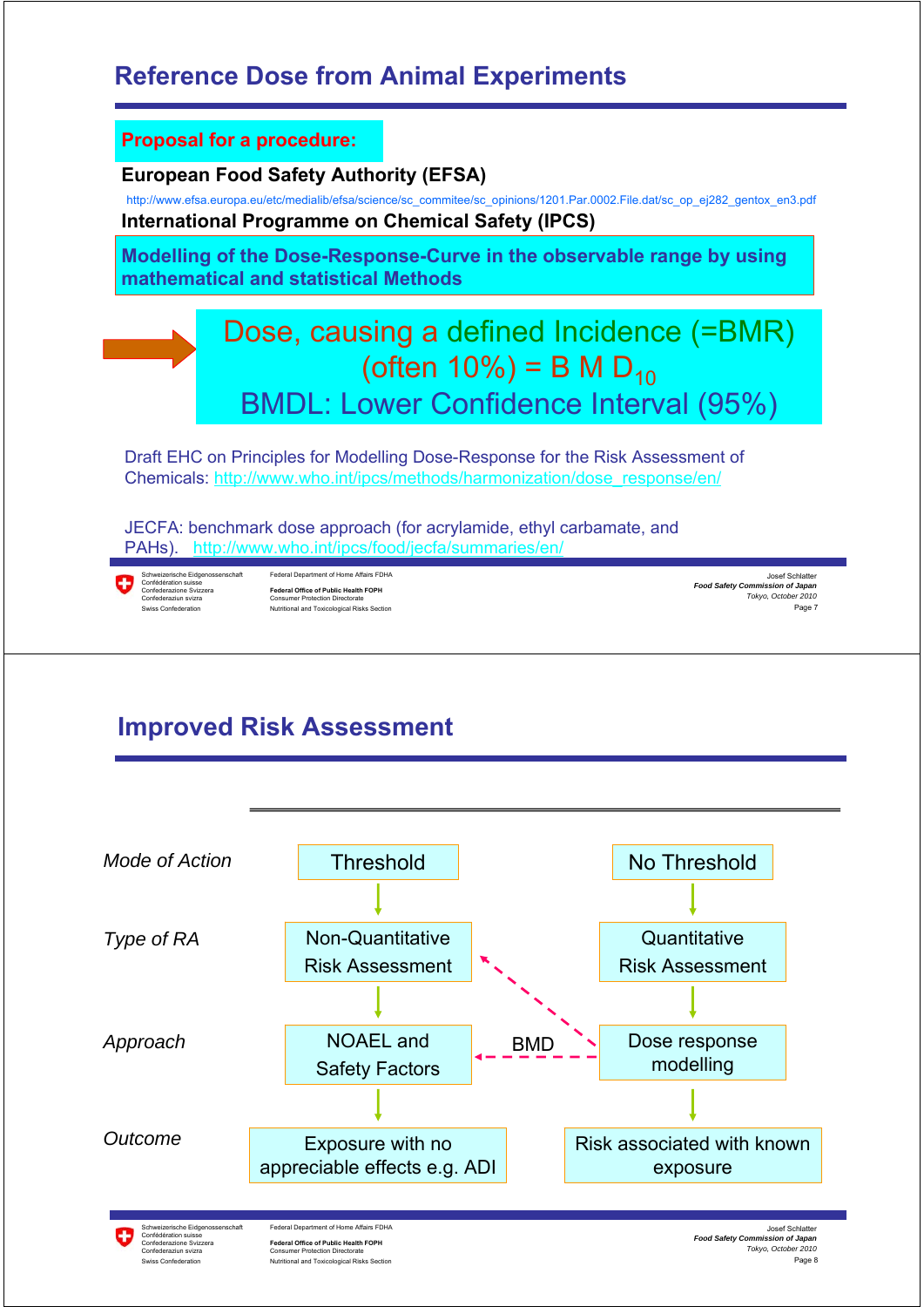### **The Benchmark Dose (BMD)**



# **Overall consideration of MOE**

- **Magnitude of a MOE can be used for priority setting: a small MOE represents a higher risk than a larger MOE.**
- **Magnitude of MOE which is acceptable is a societal judgement and is the responsibility of risk managers.**
- **MOE makes no implicit assumptions on a "safe" intake.**
- **For genotoxic and carcinogenic compounds, the EFSA´s Scientific Committee considered a MOE > 10,000 (based on a BMDL<sub>10</sub> from animal data) of low concern from a public health point of view.**
- **Large MOE should not preclude application of risk management measures to reduce human exposure.**

÷ Confédération suisse

Federal Department of Home Affairs FDHA Federal Office of Public Health FOPH<br>Consumer Protection Directorate Confederaziun svizra Consumer Protection Directorate Swiss Confederation **Nutritional and Toxicological Risks Section** 

Page 10 Josef Schlatter *Food Safety Commission of Japan Tokyo, October 2010*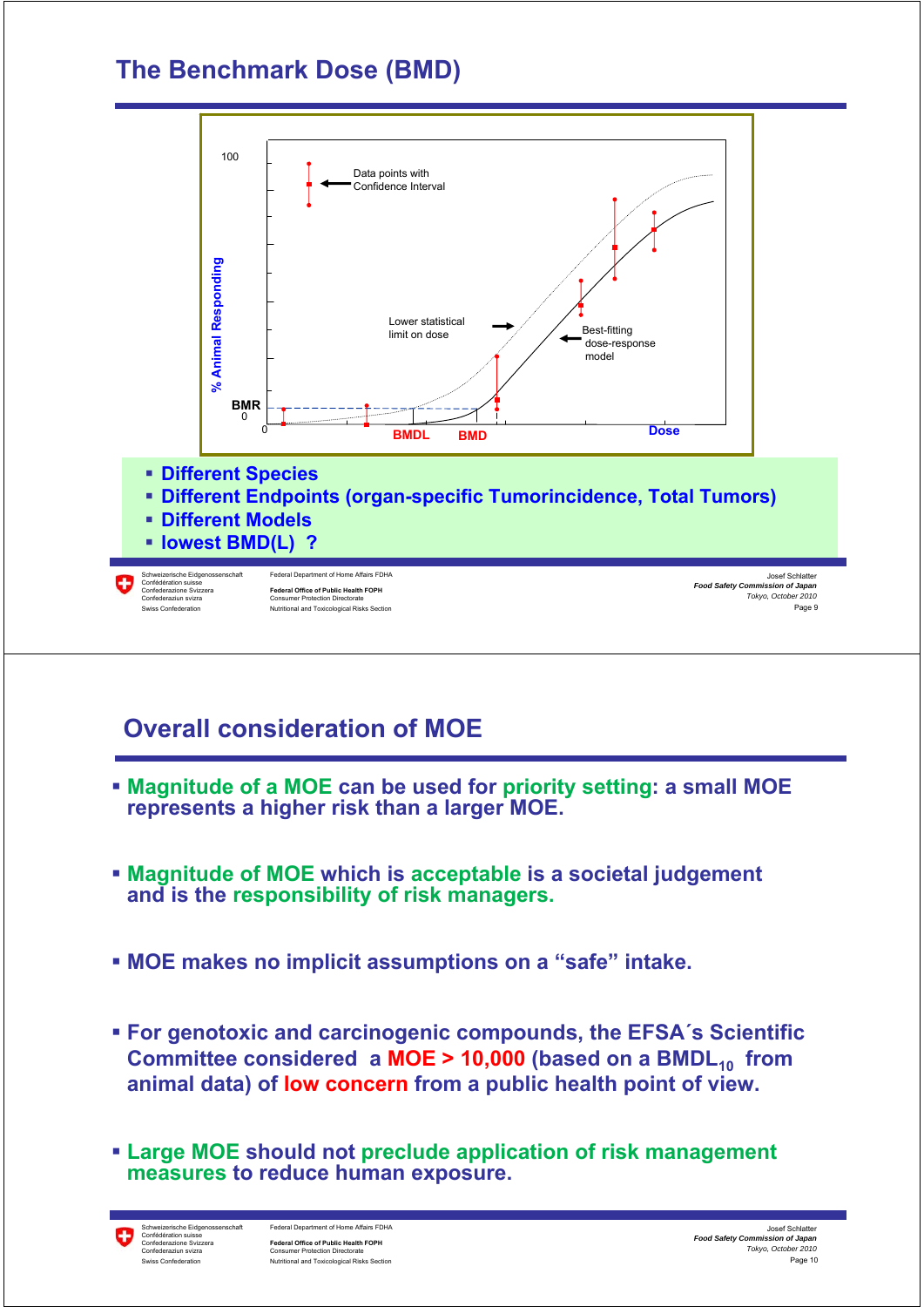# **Application of MOE by CONTAM Panel**

|                  | <b>Genotoxic and</b><br>carcinogenic                                     | <b>Other effects</b> |
|------------------|--------------------------------------------------------------------------|----------------------|
| <b>Compounds</b> | Acrylamide                                                               | <b>Arsenic</b>       |
|                  | <b>Aflatoxins</b>                                                        | Lead                 |
| NOT: OTA         | <b>Polycyclic aromatic</b><br>hydrocarbons (PAH),<br>e.g. benzo[a]pyrene | <b>Cadmium</b>       |
|                  | <b>Ethyl carbamate</b>                                                   |                      |
|                  |                                                                          |                      |



O Confédération suisse<br>Confédération suisse<br>Confederazione Svizzera

Confederazione Svizzera **Federal Office of Public Health FOPH** Confederaziun svizra Consumer Protection Directorate Swiss Confederation Nutritional and Toxicological Risks Section

Page 11 *Food Safety Commission of Japan Tokyo, October 2010*

# **Ochratoxin A - EU Evaluations**



 **Statement on recent scientific information on the toxicity of Ochratoxin A** 

**Published: 4 June 2010 Adopted: 19 May 2010 http://www.efsa.europa.eu/en/scdocs/doc/1626.pdf**

- **Opinion of the Scientific Panel on contaminants in the food chain [CONTAM] related to ochratoxin A in food → TWI: 120ng/kg bw. Published: 9 June 2006 Adopted: 4 April 2006 http://www.efsa.europa.eu/en/scdocs/doc/365.pdf**
- **Opinion of the Scientific Panel on contaminants in the food chain [CONTAM] related to ochratoxin A (OTA) as undesirable substance in animal feed. Published: 14 October 2004 Adopted: 22 September 2004 http://www.efsa.europa.eu/en/scdocs/doc/101.pdf**
- **EU Scientific Committee on Food: Opinion on OTA 1994 and 1998**
- **EU funded Research on mechanisms of OTA induced carcinogenicity**

Ο Confédération suisse

Federal Department of Home Affairs FDHA Federal Office of Public Health FOPH<br>Consumer Protection Directorate Confederaziun svizra Consumer Protection Directorate Swiss Confederation **Nutritional and Toxicological Risks Section**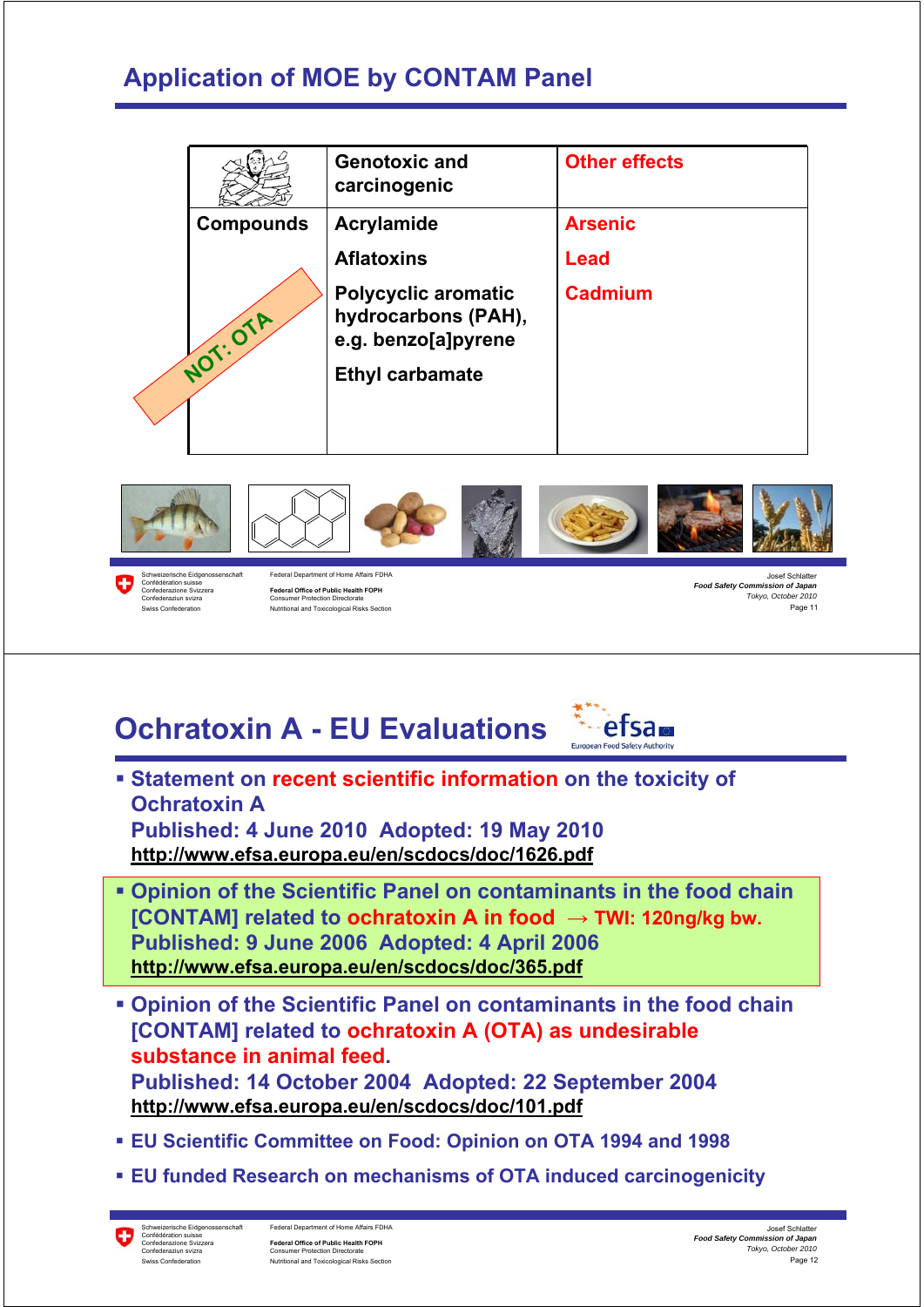

#### **JOINT FAO/WHO EXPERT COMMITTEE ON FOOD ADDITIVES (JECFA):**

**68. Meeting (2007):** The previous **PTWI of 100 ng/kg bw** was retained. The **new data**, including data on **mode of action** of OTA in the kidney, **do not indicate any reason to modify** the previous risk assessment approach taken by JECFA.

Food Additives Series 59, 2008

- **56. Meeting (2001)** new data raised further questions about the mechanisms by which ochratoxin A causes nephrotoxicity and renal carcinogenicity. PTWI of 100 ng/kg bw was retained Food Additives Series 47, 2001
- **44. Meeting (1994):** reconfirmed the PTWI, rounding it to 100 ng/kg bw Technical Report Series, No. 859, 1995.

**37. Meeting (1990):** PTWI of 112 ng/kg bw. Basis: deterioration of renal function in pigs, LOEL 0.008 mg/kg bw per day, safety factor of 500. Food Additives Series 28, 1991



| Schweizerische Eidgenossenschaft | Federal Department of Home Affairs FDHA     |
|----------------------------------|---------------------------------------------|
| Confédération suisse             |                                             |
| Confederazione Svizzera          | Federal Office of Public Health FOPH        |
| Confederaziun svizra             | <b>Consumer Protection Directorate</b>      |
| Swiss Confederation              | Nutritional and Toxicological Risks Section |



# **OTA overview - Toxicity**

- **OTA is a potent nephrotoxic and nephrocarcinogenic mycotoxin.**
- **OTA was postulated to be involved in balcan endemic nephropathy.**
- **OTA is produced by** *Aspergillus* **and** *Penicillium* **strains.**
- **Humans are widely exposed to OTA via food contamination.**

#### **Mode Of Action**

- **A genotoxic mode of action has been postulated (see below).**
- **DNA-adducts of OTA or its metabolites as measured by 32P-postlabelling are reported, but have not been identified.**
- **OTA has been described to induce oxidative cell damage in different systems.**
- **There is evidence for induction of apoptosis in vivo and in vitro.**

Confédération suisse

Federal Department of Home Affairs FDHA **Federal Office of Public Health FOPH**<br>Consumer Protection Directorate Confederaziun svizra Consumer Protection Directorate Swiss Confederation **Nutritional and Toxicological Risks Section** 

Page 14 Josef Schlatter *Food Safety Commission of Japan Tokyo, October 2010*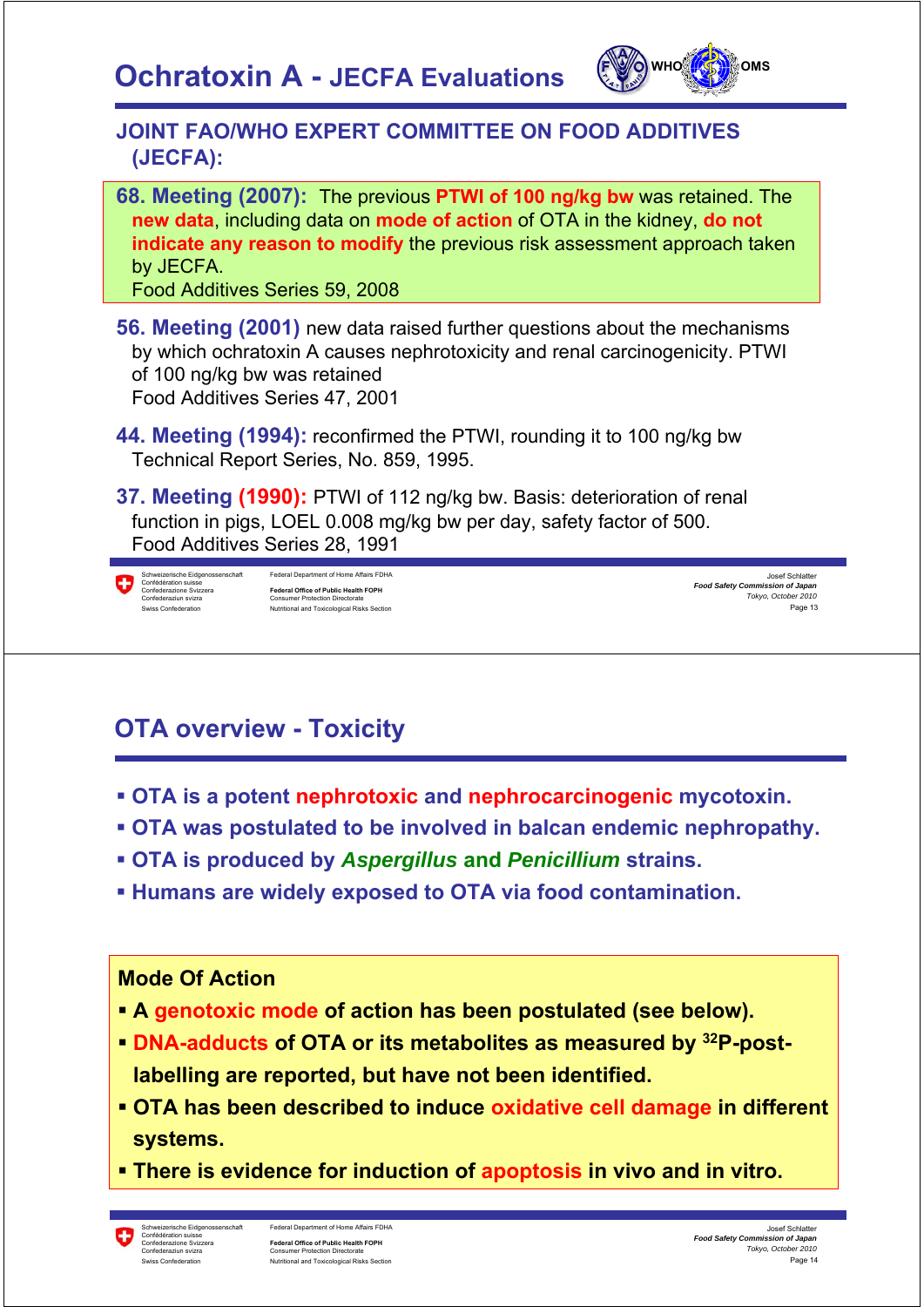### **OTA overview - Occurrence**

- **OTA is produced by several fungal species in the** *Penicillium* **and**  *Aspergillus* **genera, primarily by** *P. verrucosum***,** *Aspergillus ochraceus* **and several related** *Aspergillus* **species.**
- **These three groups of species differ in**
	- **their ecological niches**
	- **the commodities affected**
	- **the frequency of their occurrence in different geographical regions.**
- **Post-harvest formation is the most important source of contamination.**
- *P. verrucosum* **grows only at temperatures below 30 °C** 
	- **→ is found only in cool temperate regions;**
	- **→ source of OTA in cereals/cereal products in Canada and Europe.**
- *A. carbonarius (and A. ochraceus)* **grows at high temperatures → associated with maturing fruits, especially grapes and coffee; → source of OTA in grape juice, wine, coffee.** 
	-

Schweizerische Eidgenossenschaft Federal Department of Home Affairs FDHA<br>Confédération suisse Confederazione Svizzera **Federal Office of Public Health FOPH** Confederaziun svizra Consumer Protection Directorate Swiss Confederation Nutritional and Toxicological Risks Section

Page 15 Josef Schlatter *Food Safety Commission of Japan Tokyo, October 2010*

# **OTA human plasma levels**

- **OTA is stable in vivo;**  $\rightarrow$  is also found in some animal products, i.e. pig kidney and liver.
- **OTA is not destroyed by common food preparation procedures, temperatures above 250ºC are required for several minutes to reduce the toxin concentration.**
- **Important contributors to human exposure (EU): cerelas, wine, beer, pork**

#### **→ Widespread human exposure to OTA: occurrence of OTA in blood samples of healthy humans**

| Country | Collecting  | Number of       | <b>Detection</b> | Mean plasma   | Reference            |
|---------|-------------|-----------------|------------------|---------------|----------------------|
|         | period      | positive        | limit            | concentration |                      |
|         |             | samples $(\% )$ | (ng/mL)          | (ng/mL)       |                      |
| Italy   | 1995 - 1996 | 134/138(97)     | 0.1              | 0.56          | Palli et al., 1999   |
| Croatia | 1997        | 148/249 (59)    | 0.2              | 0.39          | Peraica et al., 1999 |
| Croatia | 1997-1998   | 468/983 (48)    | 0.2              | 0.30          | Peraica et al., 2001 |
| Norway, | 1997 - 1998 | 393/393 (100)   | 0.01             | $0.18 - 0.21$ | Thuvander et al.,    |
| Sweden  |             |                 |                  |               | 2001b                |
| Morocco | 2000        | 185/309 (60)    | 0.1              | 0.29          | Filali et al., 2002  |
| Lebanon | 2001-2002   | 82/250 (33)     | 0.1              | 0.17          | Assaf et al., 2004   |



Ω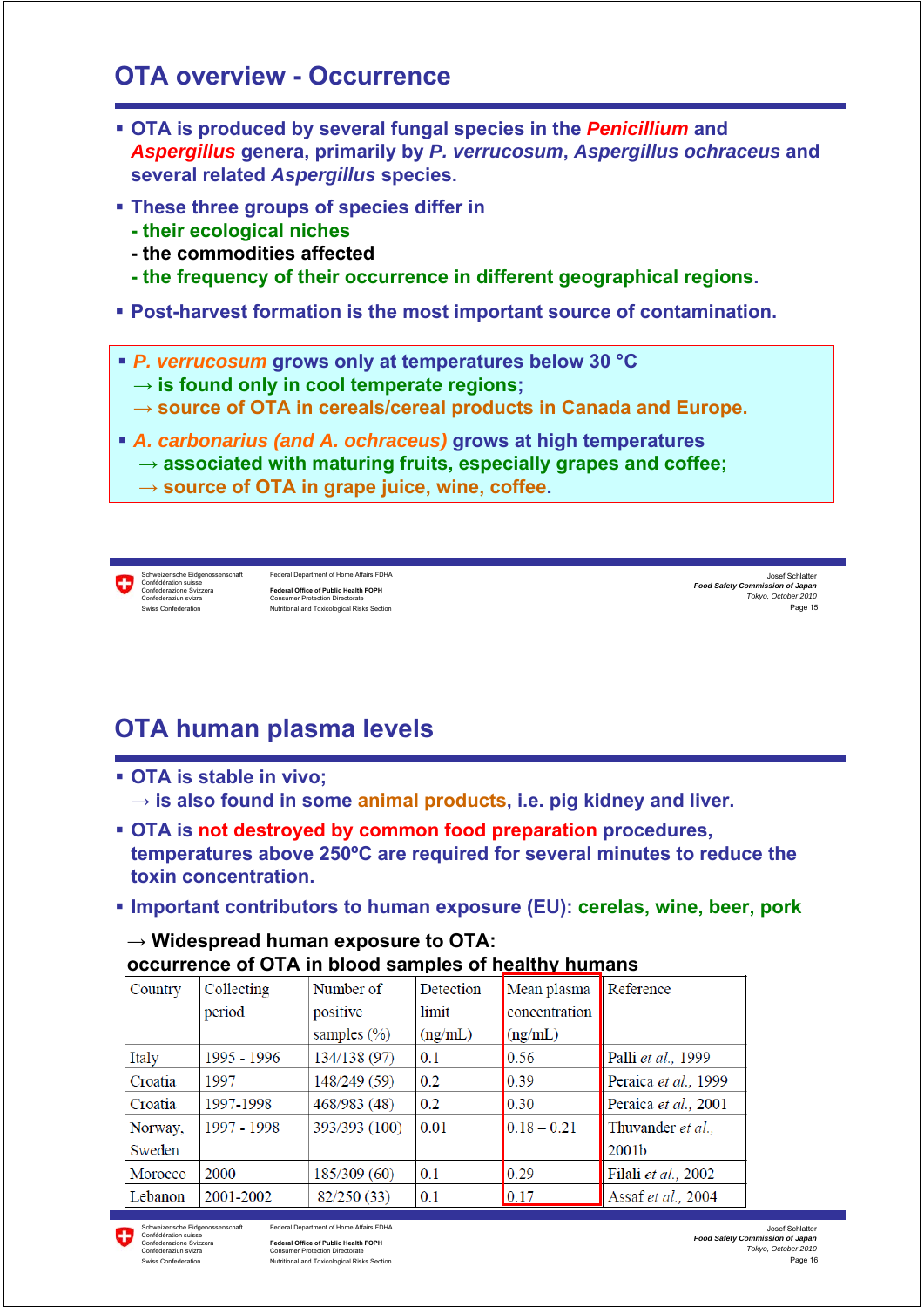# **Chemical structure of ochratoxin A**



### **OTA - ADME**

- **OTA is rapidly absorbed from the gastrointestinal tract.**
- **Extent of absorption varies between 40% (chickens) and 66% (pigs).**
- **Extensively bound to plasma proteins (serum albumin, other macromolecules): 99.9%**
- **Is distributed in a number of species via the blood, mainly to the kidneys.**
- **Accumulates in kidneys, OTA is a substrate for organic anion transporter proteins**.
- **Major route of excretion is renal elimination in many species (including monkeys and humans).**
- **Biliary excretion and entero-hepatic re-circulation of OTA-glucuronides**
- **Transfer to milk in rats, rabbits, and humans (1.2-6.6 ng/ml)**
- **OTA crosses the placenta.**
- **major metabolite in all species is ochratoxin** *alpha*
- **is excreted in urine and faeces, relationship influenced by the extent of the enterohepatic recirculation and its binding to serum macromolecules.**

۰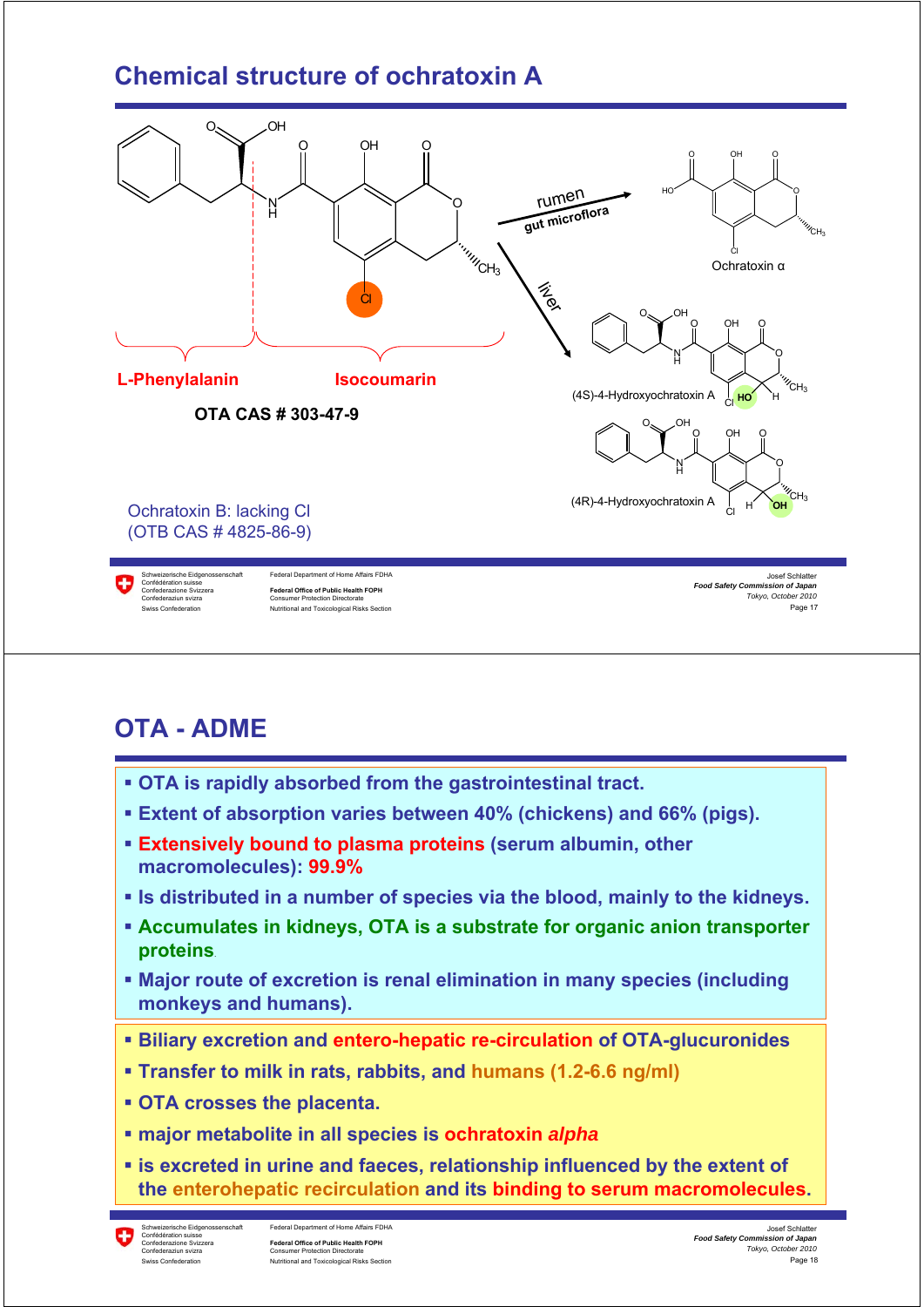# **OTA - Species differences**

| Half-life of OTA in the serum after oral administration: |                  |  |  |  |  |
|----------------------------------------------------------|------------------|--|--|--|--|
| <b>One human volunteer</b> (395ng <sup>3</sup> H-OTA)    | 35 days          |  |  |  |  |
| One monkey (Macaca mulata)                               | 21 days          |  |  |  |  |
| <b>Pigs</b>                                              | 6 days           |  |  |  |  |
| rats                                                     | 5 days           |  |  |  |  |
| pre-ruminant calves                                      | 3 days           |  |  |  |  |
| <b>Mice</b>                                              | $24 - 39h$       |  |  |  |  |
| quail                                                    | 6.7h             |  |  |  |  |
| chickens                                                 | 4.1 <sub>h</sub> |  |  |  |  |

**Intra-individual fluctuation of plasma levels of OTA (8 volunteers, 2 months)**

- **major analyte in blood serum is parent OTA.**
- **Concentrations ranged between 0.2 and 0.9 ng OTA/mL plasma.**
- **The plasma levels in some individuals remained nearly constant over time, while others varied considerably.**
- **non-regular exposure (consumption of contaminated foods once a week or once a month) can result in persistent blood levels.**

Ο



# **OTA - Species differences**

**These species differences seem to be attributable largely to differences in the degree of** 

- ¾ **serum protein binding and its effect on renal clearance**
- ¾ **the rate of conjugation / extent of entero-hepatic re-circulation**

**Ruminants generally less sensitive than monogastric species**

Schweizerische Eidgenossenschaft Federal Department of Home Affairs FDHA<br>Confédération suisse **Federal Office of Public Health FOPH**<br>Consumer Protection Directorate Confederaziun svizra Consumer Protection Directorate Swiss Confederation **Nutritional and Toxicological Risks Section**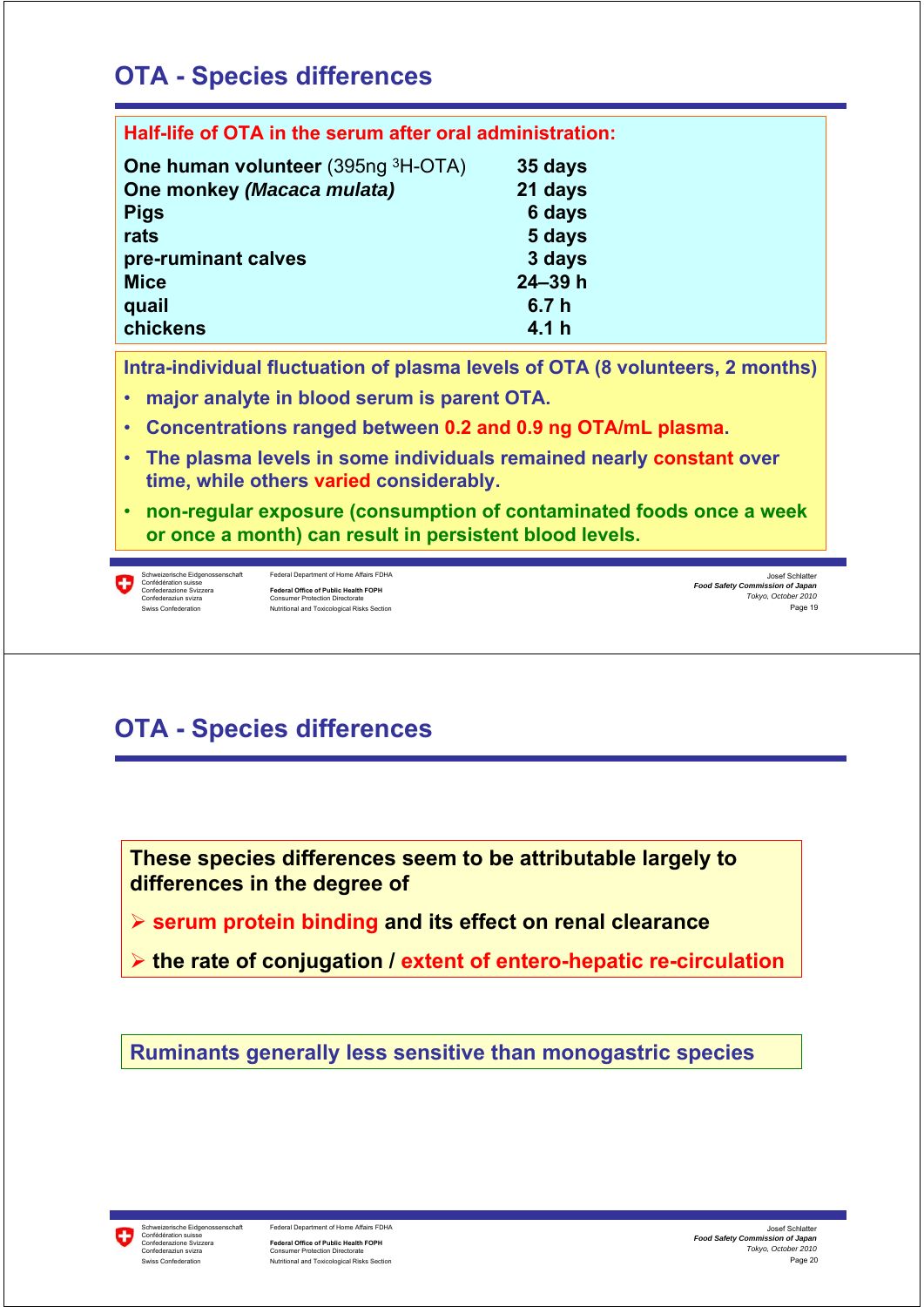## **OTA - Toxicity**

- **Oral LD<sub>50</sub> in pigs: 1 mg/kg bw**
- **Oral LD<sub>50</sub>** in chicken: 3.3 mg/kg bw
- **Main target of OTA is the renal proximal tubule of the kidney, where it exerts cytotoxic and carcinogenic effects.**
- **Renal lesions histologically characterised by:**
	- **karyomegaly (large kidney epithelial cells with giant polyploid nuclei).**
	- **necrosis of tubular cells.**
	- **thickening of tubular basement membranes.**
- **Significant sex and species differences in sensitivity to nephrotoxicity, pig > rat > mouse. Male rat > female rat. LOAEL in pigs for nephrotoxicity 8 μg/kg b.w. 6x 12x**
- **OTA is neurotoxic (rabbits, rats: 50-70 μg/kg b.w.)**
- **OTA is immunosuppressive (rats, pigs: 50-100 μg/kg b.w.)**
- **OTA is embryotoxic / teratogenic (rabbits, rats, mice: 100-1000 μg/kg b.w.)**

G

Schweizerische Eidgenossenschaft Federal Department of Home Affairs FDHA<br>Confédération suisse Confederazione Svizzera **Federal Office of Public Health FOPH** Confederaziun svizra Consumer Protection Directorate Nutritional and Toxicological Risks Section

Page 21 Josef Schlatter *Food Safety Commission of Japan Tokyo, October 2010*

# **OTA - Toxicity**

**The doses at which carcinogenicity was observed in rodents were higher than those that caused nephrotoxicity (US-NTP, 1989):**

| <b>Species</b> | Effect                                  | Study duration | LOEL       | <b>NOEL</b>                                                       |
|----------------|-----------------------------------------|----------------|------------|-------------------------------------------------------------------|
|                |                                         |                |            | $(\mu g/kg b.w. \text{per day})$ $(\mu g/kg b.w. \text{per day})$ |
| Mouse (male)   | Kidney tumours                          | 2 years        | 4.400      | 130                                                               |
| Rat (male)     | Karyomegaly of proximal<br>tubule cells | 90 days        | 15         | Not established                                                   |
|                | Kidney tumours                          | 2 years        | $70^{(a)}$ | $21^{(a)}$                                                        |

a) Administered by diet in mouse and by gavage in rat on 5 days per week for 2 years

| OTA Dose<br>$(\mu g/kg b.w.$ per day) $^{(a)}$ | Adenomas | Carcinomas | Adenomas and<br>carcinomas | Karyomegaly |  |
|------------------------------------------------|----------|------------|----------------------------|-------------|--|
|                                                | 1/50     | 0/50       | 1/50                       | 0/50        |  |
| 21                                             | 1/50     | 0/50       | 1/50                       | 1/50        |  |
| 70                                             | 6/51     | 16/50      | 20/51                      | 51/51       |  |
| 210                                            | 10/50    | 30/50      | 36/50                      | 50/50       |  |

a) Administered by gavage on 5 days per week for 2 years

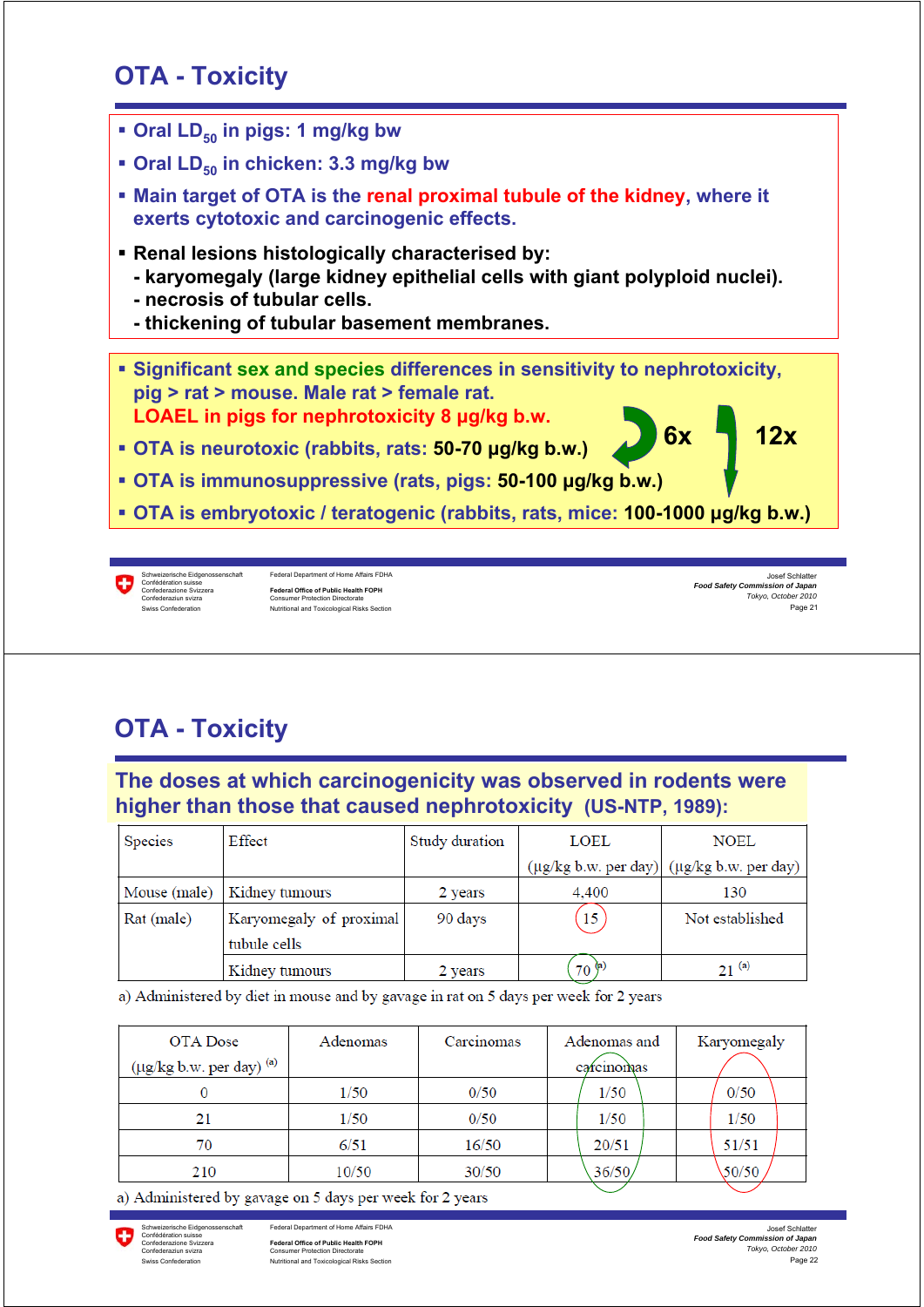## **OTA – Genotoxicity and Mode of Action**



# **OTA – Human Data**

- **No cases of acute intoxication in humans reported**
- **Postulated link to Balkan Endemic Nephropathy (BEN), which is associated with an increased incidence of tumours of the upper urinary tract.**
- **Etiology of BEN unclear and may involve other nephrotoxic agents.**
- **Overall epidemiological data on BEN and associated urinary tract tumours are inconclusive.**

**Micronuclei induced in human lymphocytes:**

**concentrations required are almost a factor of 1000 higher than the levels measurable** *in vivo* **in human blood samples**

Federal Department of Home Affairs FDHA **Federal Office of Public Health FOPH**<br>Consumer Protection Directorate Confederaziun svizra Consumer Protection Directorate Swiss Confederation **Nutritional and Toxicological Risks Section**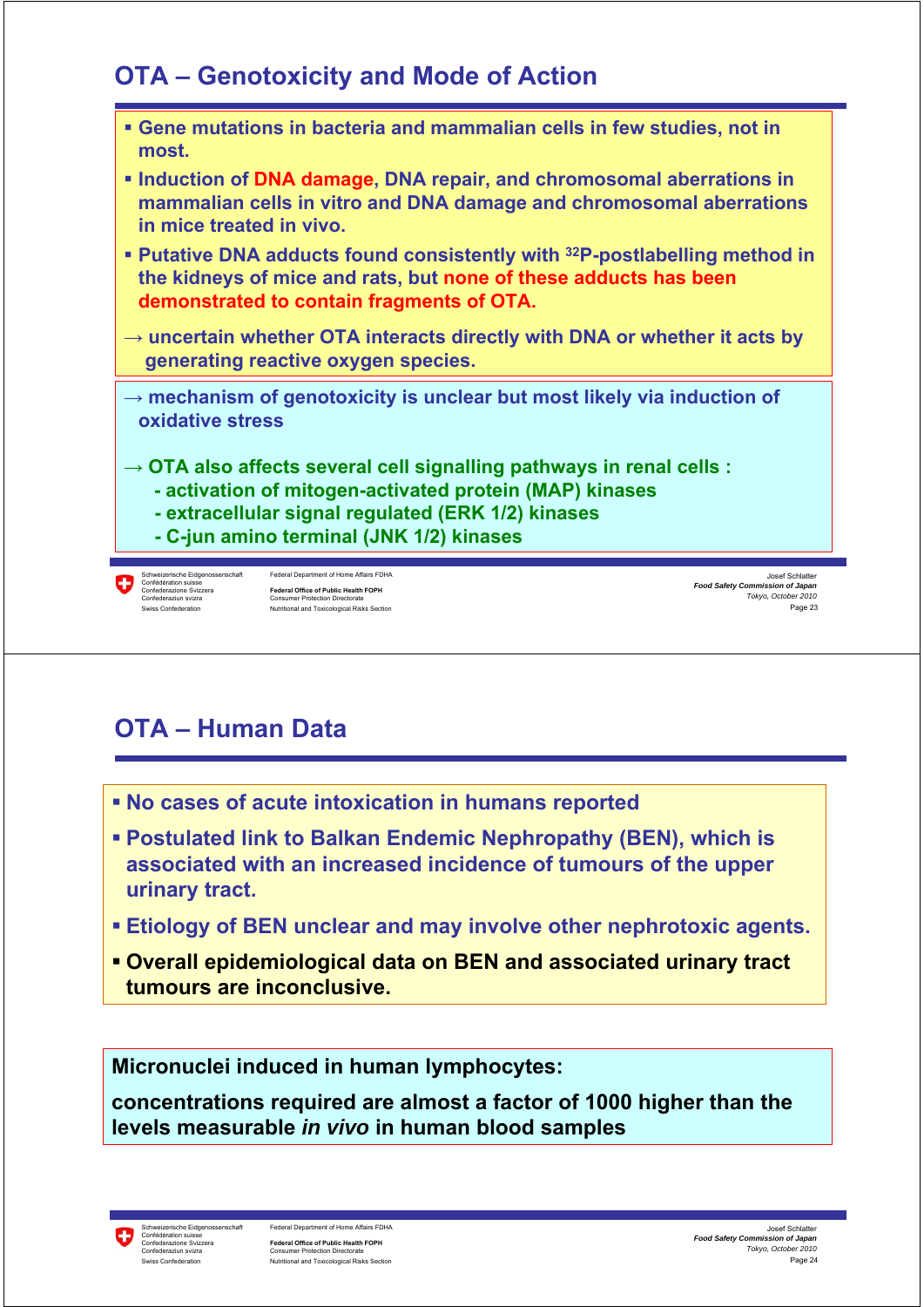# **OTA Hazard Characterization (1)**

| Species, strain | Duration      | <b>LOAEL</b><br>[µg/kg b.w. per day]                  | <b>NOAEL</b><br>[µg/kg b.w. per day] |
|-----------------|---------------|-------------------------------------------------------|--------------------------------------|
| Rat, F344/N     | 2-year gavage | 50 (70 µg/kg 5x/week)<br>(nephropathy)                | 15 (21 µg/kg 5x/wk)                  |
| Rat, Wistar     | 90-day        | 15<br>(Reversible renal changes)                      | nd                                   |
| Pig, female     | 2 year, diet  | 40<br>(Progressive nephropathy)                       | nd                                   |
| Pig, female     | 90-day        | 8<br>(Effects on renal enzymes<br>and renal function) | nd                                   |

¾**8 μg OTA/kg b.w. per day is a LOAEL that represents an early marker of renal toxicity in female pigs**

O

Schweizerische Eidgenossenschaft Federal Department of Home Affairs FDHA<br>Confédération suisse<br>Confederazione Svizzera **Federal Office of Public Health FOPH**<br>Confederaziun svizra Consumer Protection Directorate Swiss Confederation **Nutritional and Toxicological Risks Section** 

Page 25 Josef Schlatter *Food Safety Commission of Japan Tokyo, October 2010*

### **OTA Hazard Characterization (2)**

- ¾**Amount of OTA accumulated in kidney depend on total body burden at steady state.**
- ¾**The body burden at steady state is a function of daily OTA intake, OTA bioavailability (absorption), and its biological half-life.**
- ¾**Assumed that oral bioavailability of OTA similar in humans and pigs.**
- ¾**daily dose in humans that is 6 times lower than that in pigs will lead to similar body burdens at steady state**

#### **→ Uncertainty factors:**

- **2.5 toxicodynamic interspecies differences pig → human** 
	- **6 kinetic differences (half-life)**
- **10 intraspecies differences (human).**
- **3 use of a LOAEL instead of a NOAEL**

#### **2.5 x 6 x 10 x 3 = 450**

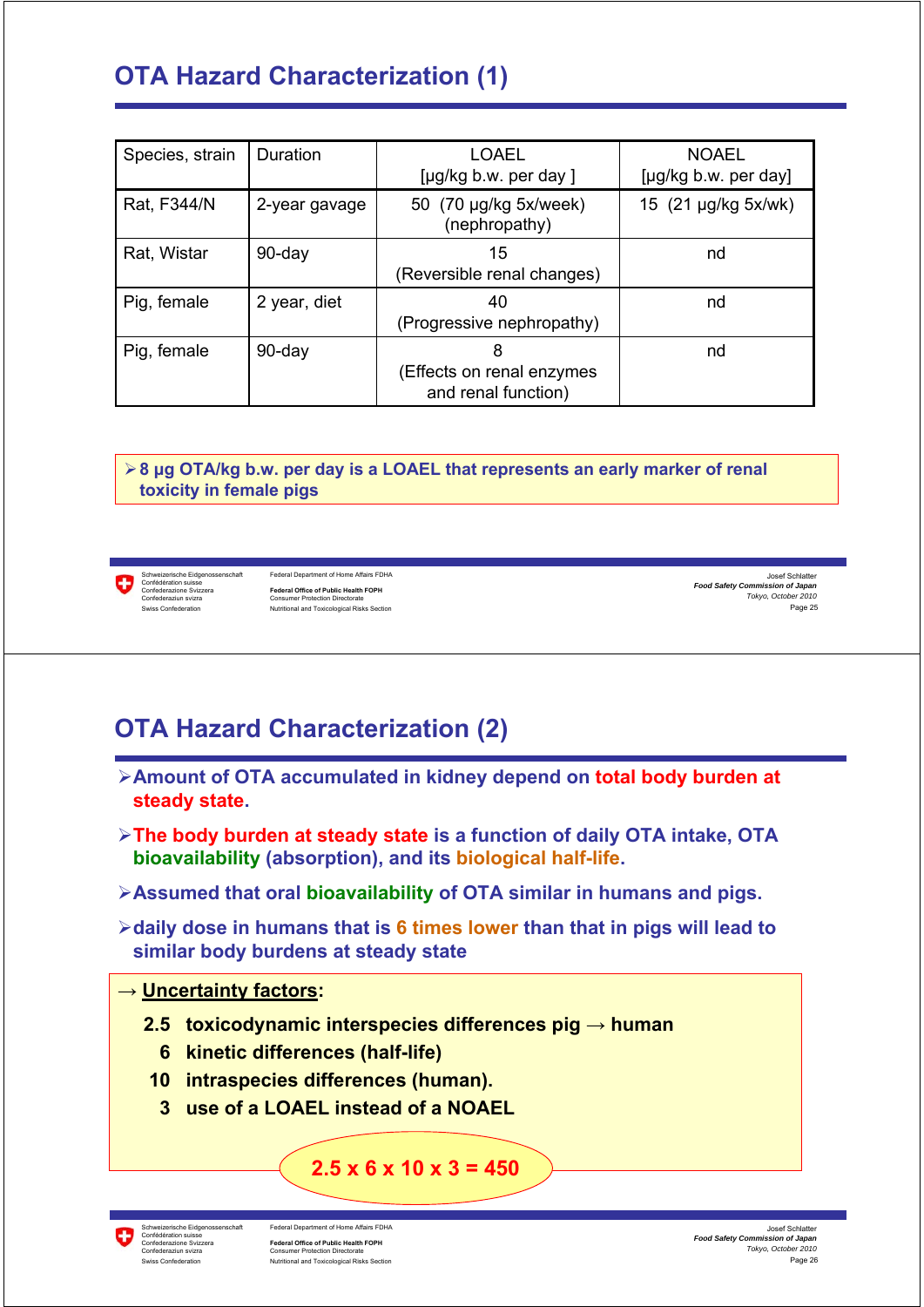### **OTA Hazard Characterization (3)**

- ¾ **Composite uncertainty factor: 450**
- ¾ **LOAEL: 8,000 ng OTA/kg b.w. per day**
- ¾ **Tolerable Daily Intake: 18 ng OTA/kg b.w. per day**
- ¾ **Given the long half-life of OTA in humans →Tolerable Weekly Intake more appropriate**





Schweizerische Eidgenossenschaft Federal Department of Home Affairs FDHA<br>Confédération suisse Confederazione Svizzera **Federal Office of Public Health FOPH** Confederaziun svizra Consumer Protection Directorate Swiss Confederation **Nutritional and Toxicological Risks Section** 

**"average consumer" (60 kg body weight)**

Page 27 Josef Schlatter *Food Safety Commission of Japan Tokyo, October 2010*

### **OTA - Dietary exposure**

|                               | Number  | Concentration | Average dietary exposure |                      |        |
|-------------------------------|---------|---------------|--------------------------|----------------------|--------|
|                               | of      | (b)           | France                   | Italy                | Sweden |
|                               | samples | OTA µg/kg     |                          | (ng/kg b.w. per day) |        |
| Cereals and cereal products   | 5180    | 0.29          | 1.05                     | 1.31                 | 1.41   |
| Sugar and confectioneries (c) | 547     | 0.24          | 0.15                     | 0.08                 | 0.11   |
| Hot beverages (c, d)          | 1184    | 0.72(a)       | 0.18                     | 0.08                 | 0.39   |
| Beer                          | 496     | 0.028         | 0.01                     | 0.02                 | 0.07   |
| Wine                          | 1470    | 0.36          | 0.64                     | 0.55                 | 0.23   |
| <b>Edible offal</b>           | 1860    | 0.2           | 0.01                     | 0.01                 | 0.02   |
| Fruit juices (c)              | 146     | 0.55          | 0.42                     | 0.16                 | 0.80   |
|                               |         |               |                          |                      |        |
| <b>TOTAL</b>                  |         |               | 2.5                      | $2.2\,$              | 3.0    |
|                               |         |               |                          |                      |        |

**Based on >15'000 analytical results**

O Confédération suisse

Federal Department of Home Affairs FDHA Federal Office of Public Health FOPH<br>Consumer Protection Directorate Confederaziun svizra Consumer Protection Directorate Swiss Confederation Nutritional and Toxicological Risks Section

Page 28 Josef Schlatter *Food Safety Commission of Japan Tokyo, October 2010*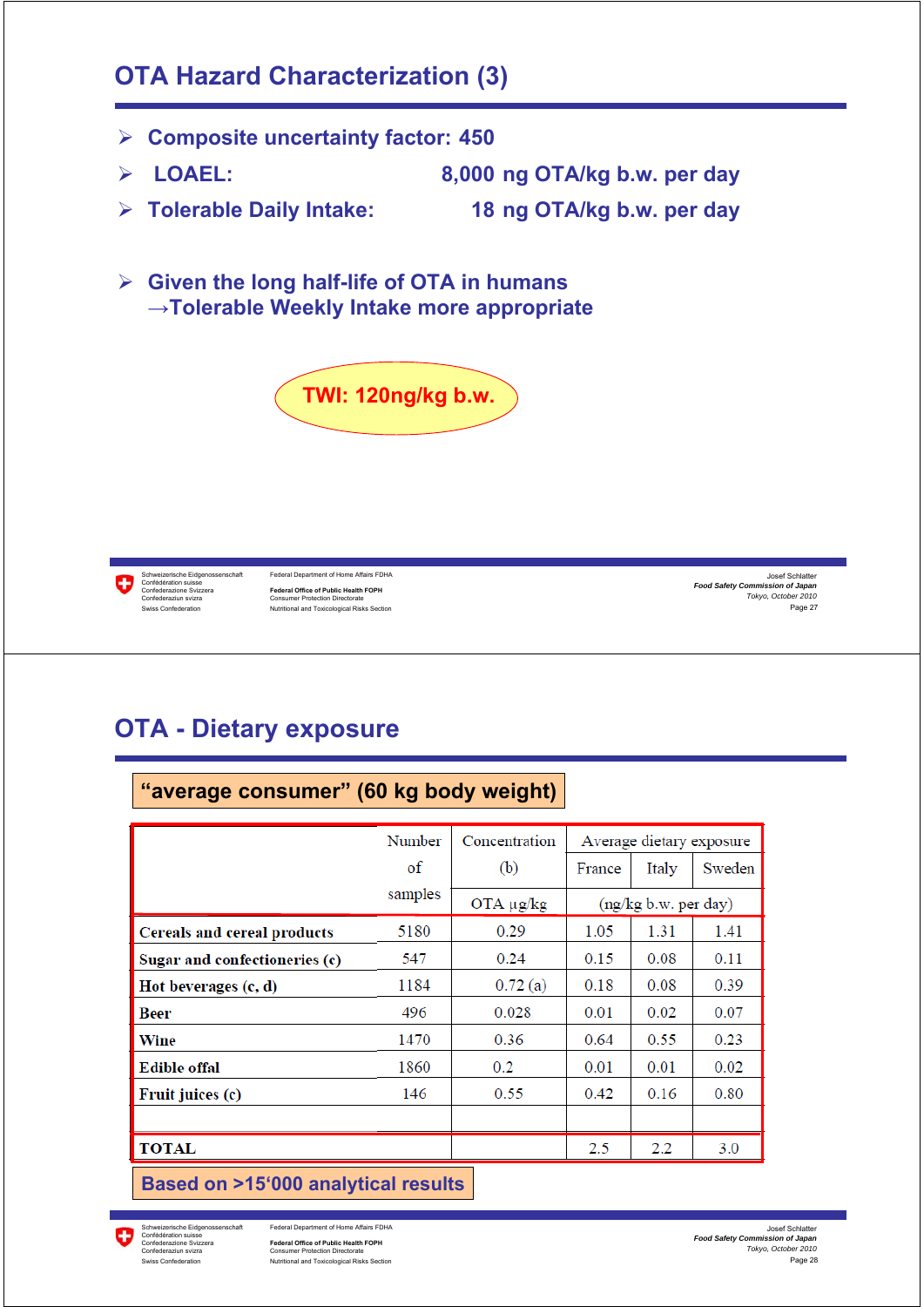### **OTA - Dietary exposure**

#### **"high consumer"**

- **Model diets using exposure data at the 97.5th percentile for consumers-only of the two main contributing food categories**  Italy: cereals and wine France: wine and fruit juice Sweden: cereals and fruit juice
- **Assuming at the same time a mean dietary exposure from the other food categories.**

**→ dietary exposure for high consumers ranges from 6 to 8 ng/kg**

Φ

Schweizerische Eidgenossenschaft Federal Department of Home Affairs FDHA<br>Confédération suisse **Federal Office of Public Health FOPH**<br>Consumer Protection Directorate Confederaziun svizra Consumer Protection Directorate Swiss Confederation **Nutritional and Toxicological Risks Section** 

Page 29 Josef Schlatter *Food Safety Commission of Japan Tokyo, October 2010*

# **OTA Risk characterisation**

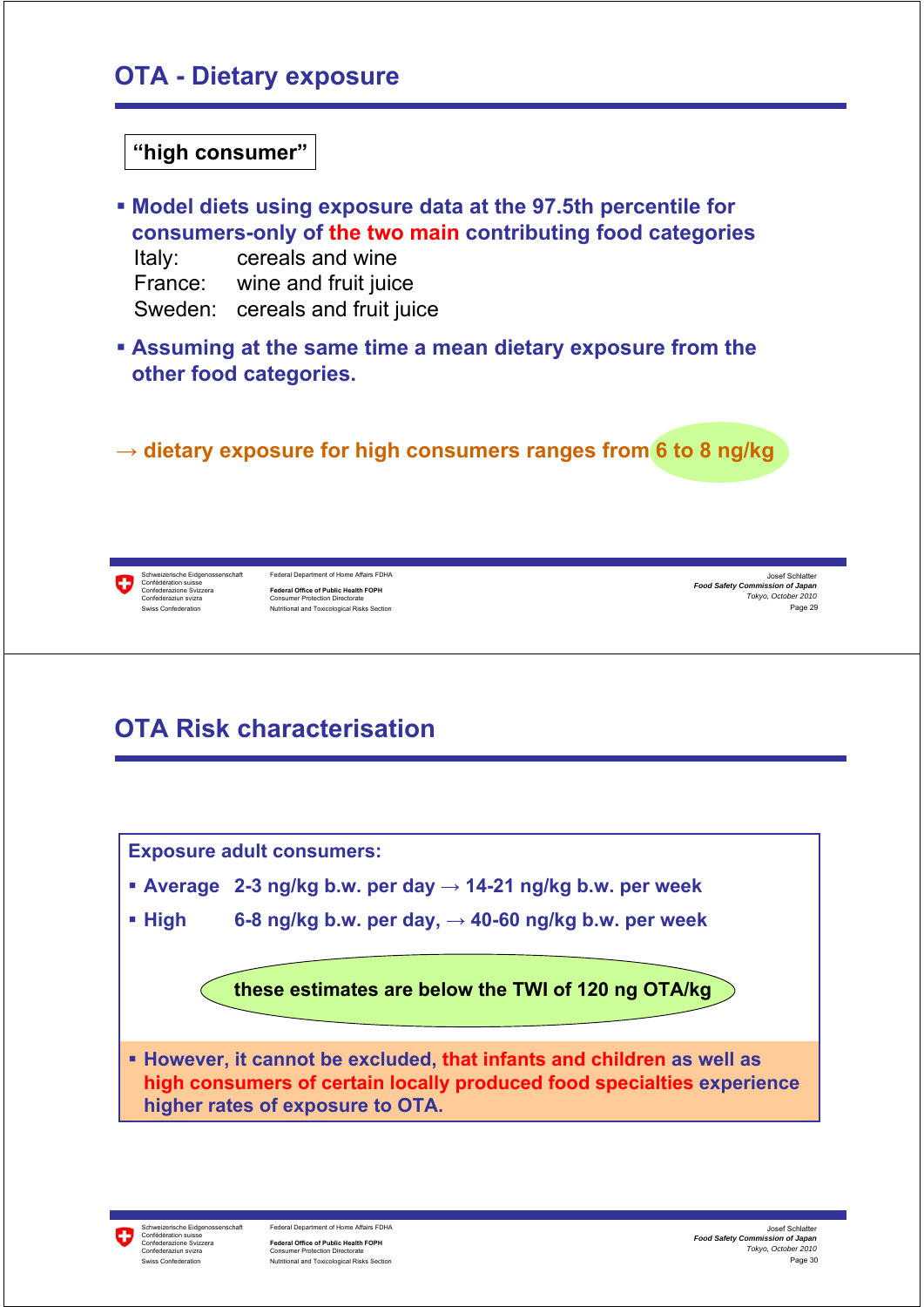#### **Questions posed by FSC - 1**

- Experiments in rodents (mice and rats) with 2-year oral OTA administration resulted in kidney tumors (NTP, 2-year OTA gavage study, 1989), but studies in other species did not show the same type of tumor development by OTA. **Site concordance can not be assumed**
- Past assessment reports by IARC, JECFA, and EU all acknowledged that OTA's genotoxic mechanisms were not clear. **Weight of evidence points toward a MOA of OTA-genotoxicity via oxidative stress and influence on cel-cell communication where a threshold is assumed**
- Underlying principles of EFSA's disicion-making or decision tree on carcinogenicity. **EFSA does not use a decision tree but weight of evidence MOA thersholded → NOAEL (BMDL) / UF approach is used MOA non-thresholded → MOE approach is used**

anwerzensene Enggenos<br>onfédération suisse<br>onfederazione Svizzera

weizerische Eidgenossenschaft Federal Department of Home Affairs FDHA Confederazione Svizzera **Federal Office of Public Health FOPH** Consumer Protection Directorate ss Confederation **Nutritional and Toxicological Risks Section** 

Page 31 Josef Schlatter *Food Safety Commission of Japan Tokyo, October 2010*

### **Questions posed by FSC - 2**

Kuiper-Goodman et al. in 2010 proposed to consider non-threshold model for OTA carcinogenic assessment.

#### **Linear extrapolation not accepted by EFSA When using BD: different views on how large an overall UF should be**

**No details given about the modeling to derive BD**



<sup>a</sup>Benchmark dose (BD<sub>10</sub>) is the 10% increase in response over background (Crump and Van Landingham1996) derived from data in Krogh et al. (1974). <sup>b</sup>Tumor dose (TD<sub>05</sub>) is the 5% increase in risk (incidence) over background, extrapolated from dose-response curve in the observable range (Howe 1995), using data from NTP (1989).<br><sup>c</sup>Tolerable Daily Intake (ng OTA kg bw

<sup>d</sup>Negligible Cancer Risk Intake (ng OTA kg bw<sup>-1</sup>) based on a risk of 1:100,000, after linear extrapolation from TD<sub>05</sub> to zero exposure, equivalent to 5000x uncertainty factor.

Schweizerische Eidgenoss<br>Confédération suisse<br>Confederazione Svizzera

Federal Department of Home Affairs FDHA Confederazione Svizzera **Federal Office of Public Health FOPH** Confederaziun svizra Consumer Protection Directorate Swiss Confederation **Nutritional and Toxicological Risks Section** 

Page 32 Josef Schlatter *Food Safety Commission of Japan Tokyo, October 2010*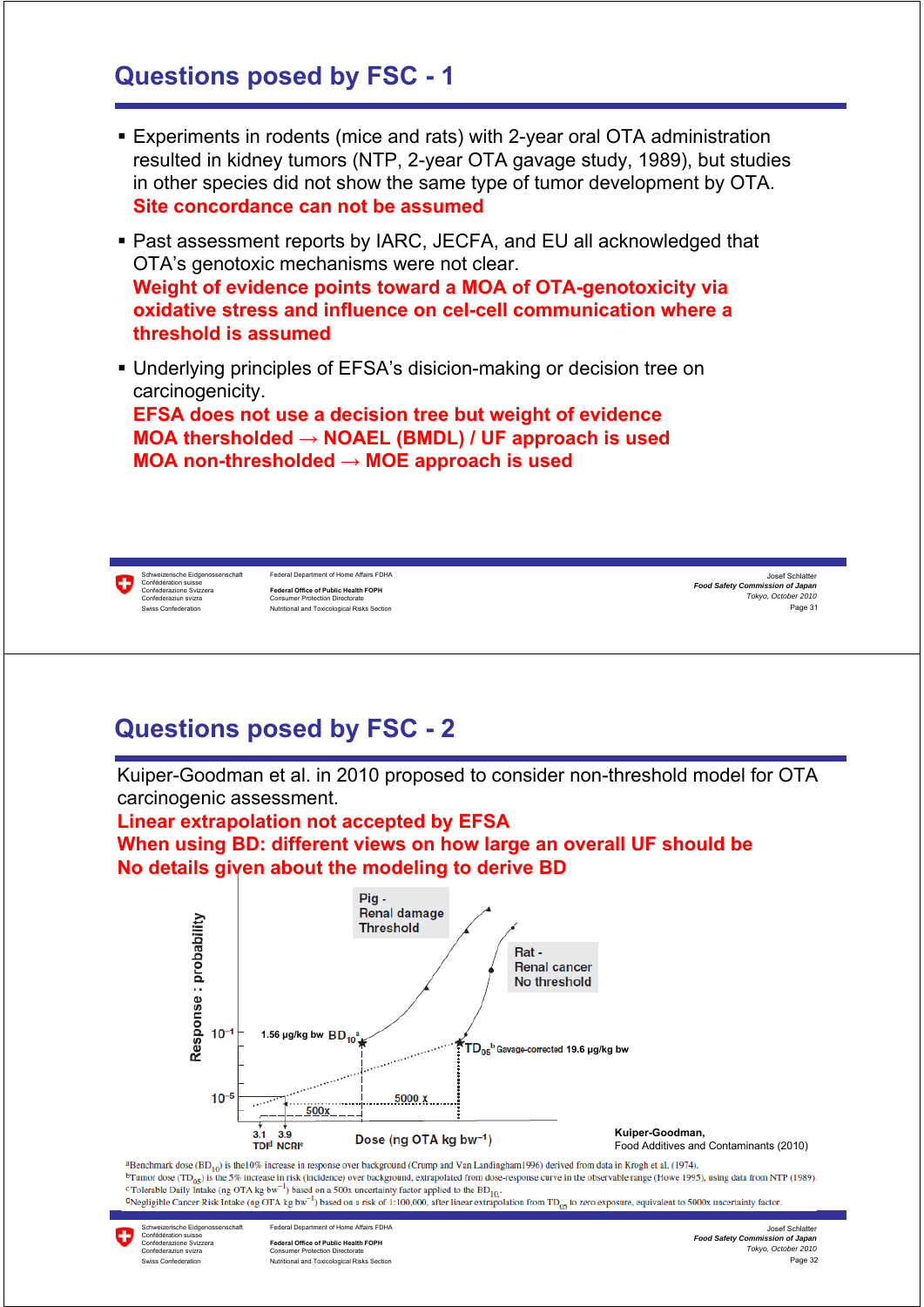#### **Questions posed by FSC - 3**

 In addition, Domijan et al described the effects of the oral administration of low dose OTA (5ng/kg b.w.) on kidney in rat. We would appreciate it if you would refer to this issue.

#### **Supports oxidative stress as MOA even at low doses Dose-response not very clear Biomarker not clinical endpoint**

Table 2. Concentrations of MDA, PCs, and activity of catalase and SOD in the kidney of rats treated with OTA (15 days) and FB<sub>1</sub> (5 days) alone and in combination **Domijan**, Mol. Nutr. Food Res. 2007

| Treatment                                                                    | <b>MDA</b><br>(nmol/mg proteins)                         | <b>PC</b><br>(nmol/mg proteins)              | Catalase<br>(mM/mg proteins)     | <b>SOD</b><br>(mM/mg proteins) |
|------------------------------------------------------------------------------|----------------------------------------------------------|----------------------------------------------|----------------------------------|--------------------------------|
| Controls, rewater                                                            | $1.07 \pm 0.08$                                          | $1.04 \pm 0.10$                              | $0.95 \pm 0.08$                  | $54.17 + 4.17$                 |
| Controls, NaHCO <sub>3</sub>                                                 | $1.12 + 0.12$                                            | $1.08 \pm 0.06$                              | $0.92 + 0.07$                    | $54.23 \pm 4.30$               |
| Controls, Fe-NTA                                                             | $2.00 \pm 0.15^{a}$                                      | $1.70 \pm 0.14$ <sup>a)</sup>                | $0.65 \pm 0.09^{\text{a}}$       | $43.51 \pm 5.00$ <sup>a)</sup> |
| 5 ng OTA/kg b.w.                                                             | $1.26 \pm 0.07$ <sup>a)</sup>                            | $1.39 \pm 0.21$ <sup>a)</sup>                | $0.92 \pm 0.08$                  | $56.38 \pm 5.28$               |
| 50 $mg$ OTA/kg b.w. $\mu$ q!                                                 | $1.62 \pm 0.05^{\text{a},\text{b}}$                      | $1.37 \pm 0.09$ <sup>a)</sup>                | $0.94 \pm 0.07$                  | $52.38 \pm 2.80$               |
| 200 ng FB <sub>1</sub> /kg b.w.                                              | $1.61 \pm 0.11^{a}$                                      | $1.26 \pm 0.05^{\text{a}}$                   | $0.92 \pm 0.08$                  | $56.31 \pm 3.90$               |
| $50 \text{ mg}$ FB <sub>1</sub> /kg b.w. $\mu$ g!                            | $1.53 \pm 0.10^{a}$                                      | $1.57 \pm 0.16^{a, b}$                       | $0.95 \pm 0.06$                  | $53.69 \pm 4.70$               |
| 5 ng OTA/kg b.w. + 200 ng<br>$FB1/kg$ b.w.                                   | $1.25 \pm 0.05^{a}$                                      | $1.62 \pm 0.08^{\text{a},\text{e},\text{f}}$ | $0.85 \pm 0.06$ <sup>a)</sup>    | $52.99 \pm 5.00$               |
| $5$ ng OTA/kg b.w. $+50 \mu$ g<br>$FB1/kg$ b.w.                              | $1.81 \pm 0.05^{\text{a}, \text{c}, \text{e}, \text{f}}$ | $1.59 \pm 0.07$ <sup>a)</sup>                | $0.75 \pm 0.08^{\text{a.c.d.e}}$ | $51.53 \pm 5.23$               |
| $50 \text{ mg } OTA/kg$ b.w. $+ 50 \mu q \mu q!$<br>FB <sub>1</sub> /kg b.w. | $1.72 \pm 0.12^{\text{a, c, f}}$                         | $2.17 \pm 0.24$ <sup>a, c, d, e, f)</sup>    | $0.82 \pm 0.11^{\text{a,d}}$     | $50.28 \pm 3.67$               |



Schweizerische Eidgenossenschaft Federal Department of Home Affairs FDHA Confederazione Svizzera **Federal Office of Public Health FOPH** Consumer Protection Directorate s Confederation **Swiss Confederation** Nutritional and Toxicological Risks Section

Page 33 Josef Schlatter *Food Safety Commission of Japan Tokyo, October 2010*

#### **OTA: complex network of epigenetic mechanisms in carc.**



Fig. 1. Proposed model for OTA carcinogenicity involving a complex network of interacting epigenetic mechanisms. OTA triggers the production of oxidative stress leading to DNA damage and mutations. Increased production of oxygen radicals is likely to originate from reactions directly involving OTA and as an indirect consequence of the inhibition of Nrf2-regulated antioxidant gene expression. In addition, OTA induces a set of complex biological effects known to be associated with cell proliferation and tumour development in renal tissue. They involve the inhibition of the transcription factor HNF4x-activity and the activation of the IGF-1-MEK-ERK cell signalling cascade. These effects can be triggered directly by OTA or indirectly, through the OTA-mediated increased oxidative stress and/or protein synthesis inhibition. According to the intracellular OTA concentration and individual cell specific susceptibility, toxicity, apoptosis and/or tumour development may occur. OTA effects are shown as follows: decrease  $\downarrow$ ; increase  $\uparrow$ . The parameters where a plausible direct impact of protein synthesis inhibition is anticipated are represented by \*.

Enternational Confédération suisse<br>Confédération suisse<br>Confédération suisse

Federal Department of Home Affairs FDHA Confederazione Svizzera **Federal Office of Public Health FOPH** Confederaziun svizra Consumer Protection Directorate Swiss Confederation **Nutritional and Toxicological Risks Section** 

Page 34 Josef Schlatter *Food Safety Commission of Japan Tokyo, October 2010*